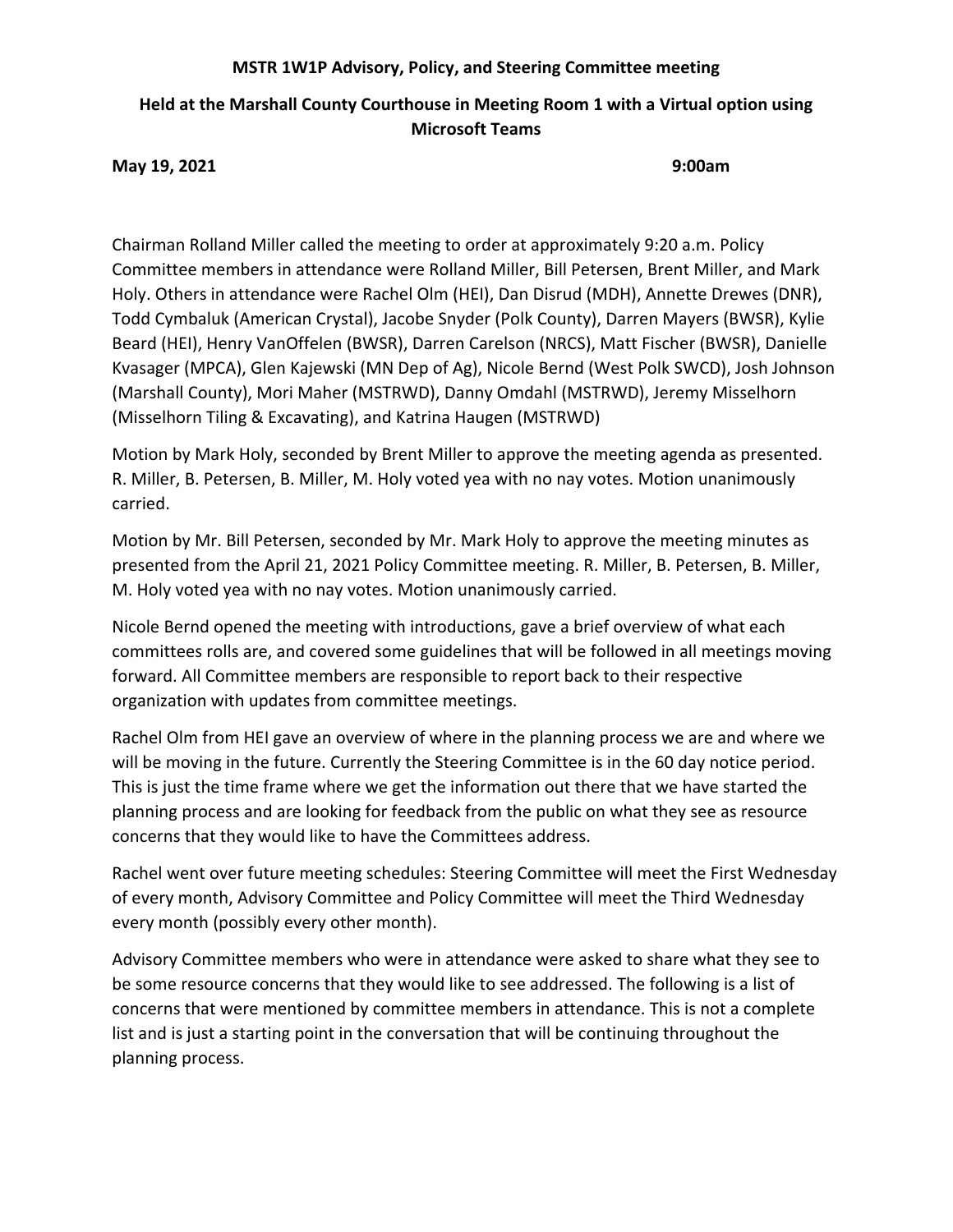## **MSTR 1W1P Advisory, Policy, and Steering Committee meeting**

# **Held at the Marshall County Courthouse in Meeting Room 1 with a Virtual option using Microsoft Teams**

#### **May 19, 2021 9:00am**

- Ditch Capacity
- Grade Stabilization in Ditches
- Bridges being undersized
- Side water inlets
- Flooding concerns
- TAC input needed/wanted
- Fish passage projects
- Impoundments/flooding
- Education on Drain tile
- Water Quality
- Sediment in streams and Rivers
- Nutrient loss
- Erosion and soil loss
- Soil health
- Well Head Protection Plans
- Safe Ground water/drinking water
- Impaired waters
- Aquatic life
- Arsenic
- SST's
- Altered Hydrology
- Nutrients
- Unstable river and stream channels
- Improve Ag practices
- Wetlands and Habitats
- Well sealing
- Update septic
- Surface water
- Land concerns
- Water flow
- Wind Breaks
- Conservation